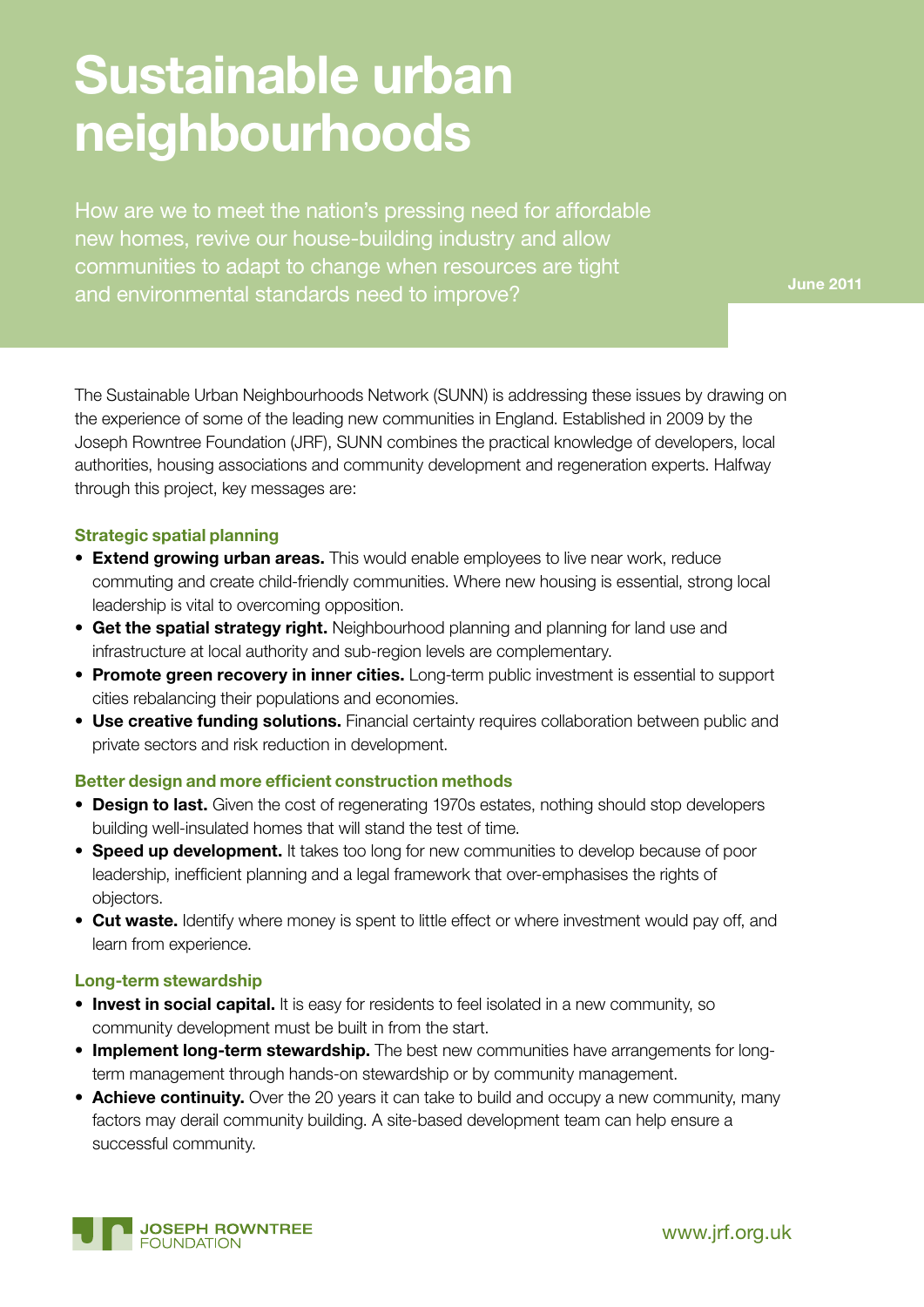#### **What is SUNN?**

SUNN was established by the Joseph Rowntree Foundation (JRF) to foster shared learning about the development of new communities in England. It is a network of practitioners from twelve new communities in different parts of the country. SUNN focuses on modest-sized new communities within towns and cities that are mostly 'urban extensions', and on places that would appeal to families and people of all ages. It includes Millennium Villages, housing renewal projects and brownfield sites. SUNN recognises that it is most efficient to build at locations that support existing services and minimise travel distances to shops and jobs, and on a scale that provides a choice of lifestyles and incomes.

SUNN's regular day-long field meetings involve discussions and a guided walk around the site of the meeting. Meetings have been held in York (Elm Tree Mews, New Earswick), Cambridge (Orchard Park), Newcastle (Walker Riverside) and Telford (Ironstone Lawley and Lightmoor), with 2011 meetings planned in Manchester (Ancoats and New Islington) and London (Grand Union Village, Northolt). This paper summarises the interim findings, drawing on SUNN's workshops and field visits.

# **Key Messages**

New communities are vital to Britain's future wellbeing. Despite a growing population, a trade deficit and the need to reduce dependence on imported energy, private cars and carbon emissions, we have to build housing on a large enough scale to make a difference. Just as in the 1930s, we can use house building as a means of strengthening our fragile economy and creating jobs. But building new communities is always difficult, and takes much longer than, say, building a shopping centre or a business park. People complain that the results rarely measure up to what was promised, and there is a general

cynicism about whether the UK can ever build what is really wanted.

Members believe it is vital to go beyond simplistic 'architects' masterplans', and complex Section 106 agreements, to get the basic foundations right. This is particularly important on sites where several thousand people are going to have to live together, and which will affect quality of life in the town as a whole.

The message from SUNN members, and also from other countries in Northern Europe that have built to higher standards, is that we need a new business model for volume house building. This is what the review by John Callcutt, former Chairman of Crest Nicholson and English Partnerships, called 'going from the trader to the investor model', in which profits are made by how well developers meet market and social needs and not by how successful they are in winning planning battles. The ingredients are a more strategic approach to spatial planning, better urban design and leaner methods of construction that get full value for every pound spent, and a more responsive and community-based approach to management and long-term stewardship.

# **1. Strategic spatial planning**

The Government is reforming planning but is in danger of throwing the baby out with the bathwater by valuing 'localism' over the equally important requirement for strategic planning in the local authority and sub-region. A more opportunistic and flexible or market-based approach to planning is called for, but within a robust spatial framework that takes into account housing need, current and planned infrastructure, economic trends and opportunities for regeneration. There are huge variations in UK in house prices and hence land values, and different situations call for different approaches: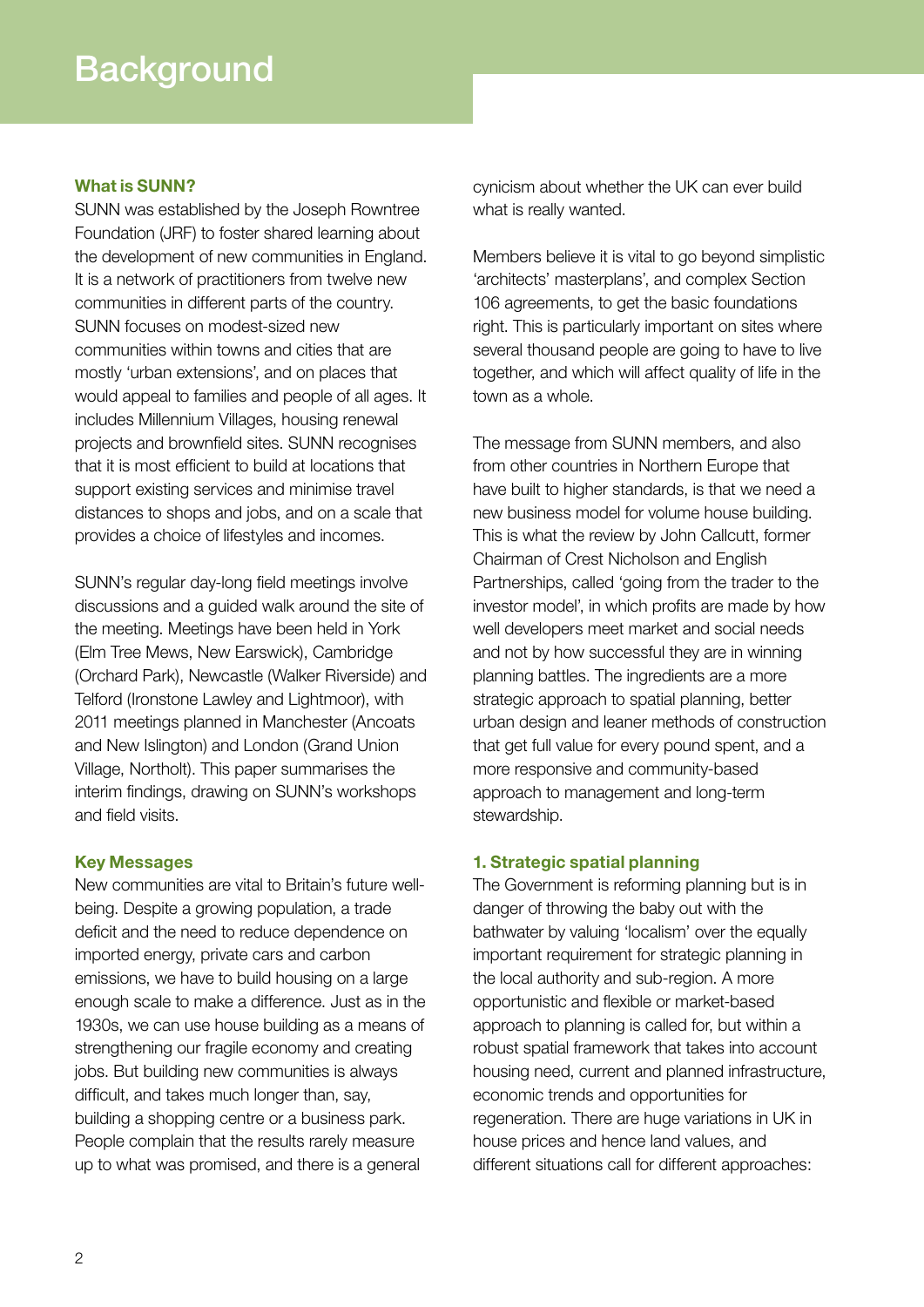#### *a. Extend growing urban areas*

House building has been lagging behind in the very parts of our country where the economy has been growing fastest, such as Cambridge or West London. The result has been house prices that are eight times average earnings, which makes the UK uncompetitive because key workers are unable to find places to live near sources of employment. This in turn overloads the transport system. Where new housing is required, local leadership is vital to overcoming opposition, which calls for collaboration between authorities and other agencies that deal with the urban edges.

#### *b. Get spatial strategies right*

The experience of SUNN suggests that neighbourhood planning and participation, local authority development frameworks and subregional planning are complementary, and that each level is important to national sustainable development. Although each SUNN member represents a viable local community, most local communities owe their existence to a strong strategic vision to meet the need for new homes. It would be a significant mistake to delegate decisions on the optimum location of new housing in England's communities solely to the neighbourhood level. Whether a city, town or village ought to add to its housing stock for the benefit of current and future generations is a strategic decision with significant long-term implications that needs to reflect infrastructure capacity. The people who ought to participate in such decisions are not only local residents but all the residents of the 'community of the local authority' area and members of local enterprise partnerships, who should help all the stakeholders see the bigger picture.

#### *c. Promote green recovery in inner cities*

One way to take the pressure off the booming southeast is to continue to regenerate former industrial cities in the midlands and the north. Though much new housing has been built in their city centres, it has largely been high-rise flats unsuitable for families. Economically active households end up moving to the suburbs, and often waste time and money commuting back. At

**Orchard Park, Cambridge** The economic future of Cambridge is held back by the high cost of housing. The development of one of the first planned urban extensions, on the edge of Cambridge's main council estates and the route of the guided bus, was threatened by builders withdrawing, leaving it looking like 'Beirut' according to a journalist. Thanks to co-operation between South Cambridgeshire District Council and subregional partnership Cambridgeshire Horizons with support from registered social landlords (RSLs), action was taken to rebuild confidence, and a vibrant new community, with an active Parish Council, has emerged. Cambridgeshire Horizons links adjacent local authorities and other key players in promoting local development. This confirms the importance of supporting neighbourhood planning at the local authority and subregional levels.

the same time, large inner city sites with real assets, like heritage buildings or waterfront access, go to waste. Overcoming dereliction and the problems of mono tenure estates in weak market or failing areas requires more investment than private builders or housing associations are able to commit, although they can make imaginative contributions to reinventing our cities. Even with negative land values public funding is crucial, and this is being cut in places that have already suffered from planning blight and clearance, as well as from loss of employment. Long-term public investment is essential to support cities that are rebalancing their populations and economies. One way forward could be to 'bundle up' sites so that developers have to take on difficult sites along with some easier ones.

#### *d. Use creative funding solutions*

When the market was buoyant, land values escalated, and builders agreed schemes that are no longer viable in the short term on the conventional business model. But where housing is needed, plans have been agreed and infrastructure is in place, it is important development is not derailed by financial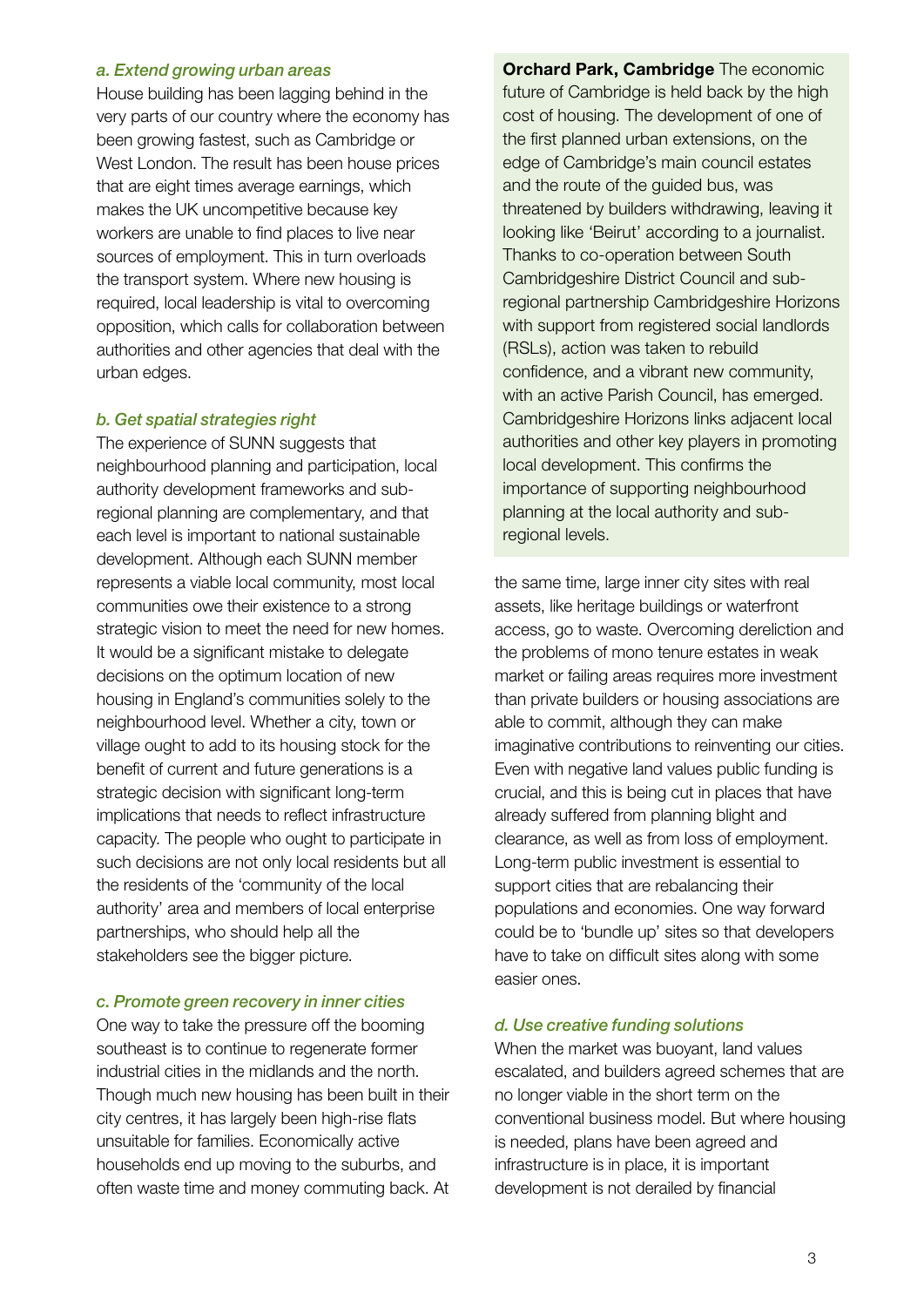**Walker Riverside, Newcastle**, in the city's East End is one of a number of community regeneration schemes aimed at rebalancing the local economy and population. Attractive, affordable new housing and new open spaces are changing the area's image and creating a mixed-income community close to the city centre, thus reducing transport costs and emissions. The revitalisation of their neighbourhood in a participatory framework is also empowering long-standing existing residents dismayed by decline. However, progress has been disrupted by the withdrawal of funding for regeneration, infrastructure improvement and housing association grant, which puts previous investments at risk and undermines a longterm regeneration process.

uncertainty. This requires closer collaboration between the public and private sectors. Collaboration has to be at a number of levels, both strategic and site-specific. Landowners now need to treat their land as equity, and share in the eventual uplift. Funding from different programmes needs to be combined for greatest effect, so that finance is used creatively. Schemes may need to be rescheduled to build on the parts of sites where it is cheapest, and rather than demolishing all existing buildings, it may be better to make them available to people prepared to do them up.

Various mechanisms of risk reduction need to be explored. It may be necessary to build various forms of affordable housing, such as 'rent to buy', where investors share in the proceeds when homes are resold. By working through partnerships, as the Homes and Communities Agency (HCA) has started to do, risks can be shared. Some sales risk can be reduced through innovation and team work, for example through a larger private rented sector with financial institutions agreeing to buy part of a scheme, or through increasing the attractiveness of locations.

# **2. Better urban design and leaner construction**

The experience of SUNN tallies with studies by the Commission for Architecture and the Built Environment (CABE) and others, which show the value of investment in a quality public realm and landscaping. By building a different set of products, new communities could appeal to much wider markets, for example to 'empty nesters' or professionals, as well as young families, and some of the opposition to new housing would be reduced.

# *a. Design to last*

Given the vast cost of regenerating our 1970s estates, nothing should stop developers from building homes that will stand the test of time. To create 'lifetime neighbourhoods', we have to build larger and more flexible spaces and, above all, reduce costs through better insulation. Where there has been visible innovation, for example the Places for People scheme at Walker Riverside, it has proved popular, although it required a subsidy to make the Home Zone and higher energy standards viable. Homes with larger, south-facing windows benefit from natural

**Ironstone, Telford** This large urban extension benefits from a site office and visitor centre where the project and stewardship managers are based. Close dialogue between the HCA, the local authority and the developer consortium, for example over changes necessary to the design guide and codes, is enabling development to be reviewed and rescheduled to take account of a downturn in demand. Feedback within the HCA, who own the site, should help in developing new approaches.

**Ancoats, Manchester** A high-quality public realm was prioritised from the beginning in a community which combines regeneration and new build. Even with the downturn slowing development, there is a 'feel' of real quality to the neighbourhood and it means that sites will be well positioned for re-launching when the economic tide turns.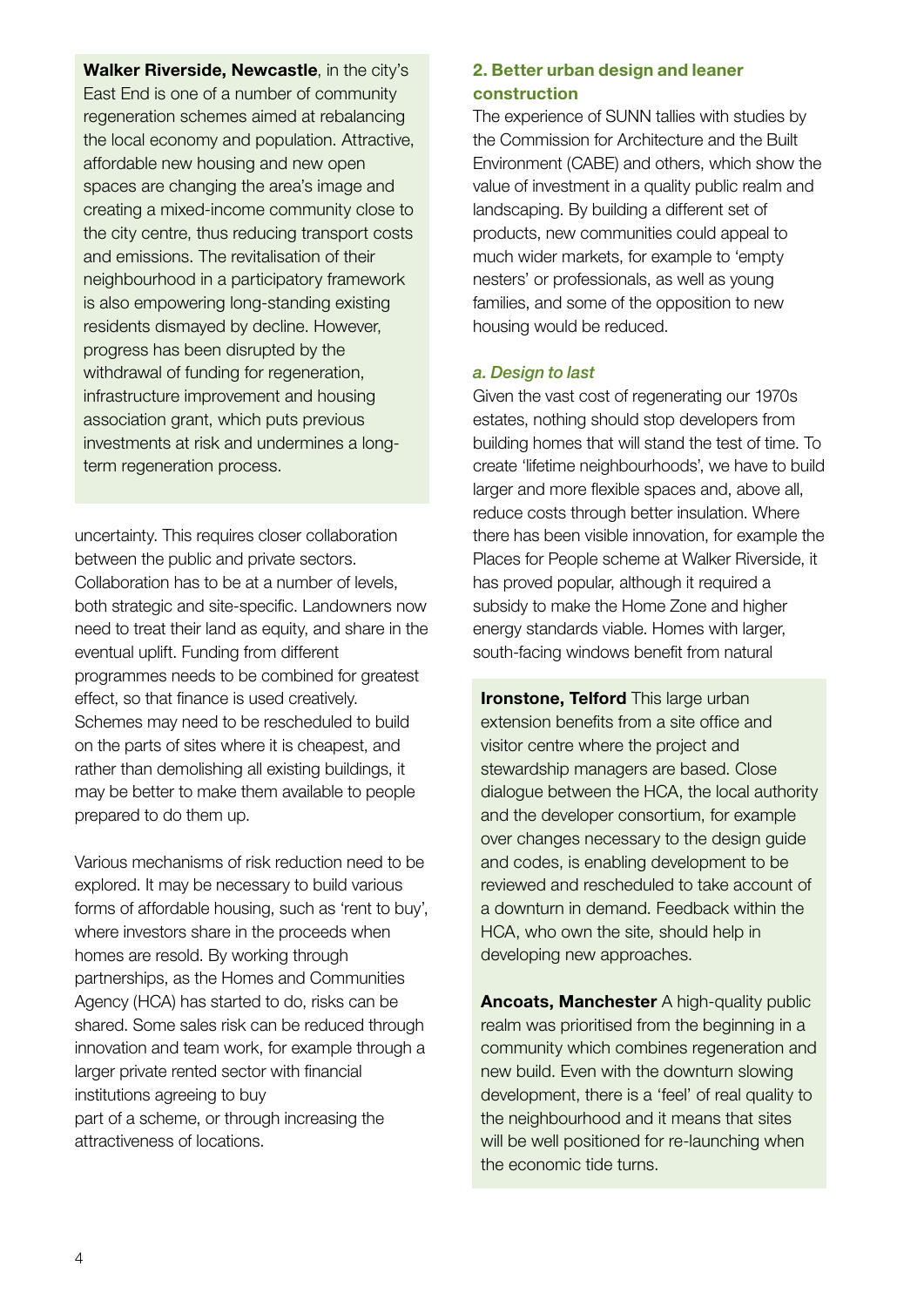lighting, and by meeting Building for Life standards can avoid the need for expensive central heating. We also have to design places that are pleasurable to walk around, and where short trips can readily be completed on foot or on a bicycle to cut back on car usage. It is not just housing that benefits from innovation. While innovation does not need to necessarily look different, it should offer a better quality of life that brings people together. Good examples are the community schools in Orchard Park, Cambridge, or Lightmoor in Telford, which provide the new communities with a heart.

**Lightmoor, Telford, and Grand Union Village, London** Lightmoor is to be a second 'Bournville', which is the highly successful Birmingham neighbourhood managed by the Bournville Village Trust (BVT). In Lightmoor, BVT is providing social facilities that strengthen quality of life. For example, at the heart of the community is a new primary school, and many of its facilities such as playing fields are owned and managed by BVT for the benefit of the neighbourhood out of school hours. Another option is for developers to help establish community development trusts to promote community learning and to manage local facilities, as in Grand Union Village, London.

# *b. Speed up development*

A shared experience of almost all new communities is the amount of time that it takes new communities to get off the ground – generally between 10 and 15 years. Delays arise because of lack of local leadership on the importance of new communities to future generations, an inefficient and slow planning process, a legal framework which over emphasises the rights of objectors to development even if they are just a small minority of the population, and a lack of incentives for landowners and house builders to finish the job quickly.

House building (and sales) rates in the UK are also slow because the building process is

**Derwenthorpe, York** The Joseph Rowntree Housing Trust (JRHT) has been attempting to develop a small community of 540 new houses in York for 13 years for a growing city with a desperate housing shortage. Although the development has the backing of the City Council and JRHT organised extensive local participation, a small number of articulate objectors from an adjacent neighbourhood have been able to stall the development for more than a decade by triggering a green belt inquiry, a planning inquiry and a village commons inquiry, all of which eventually supported the development. Such delays are common across the UK – at enormous cost to the nation.

outmoded compared with say building offices or cars. House builders claim it does not pay to go for modern methods of construction when volumes are low and labour is relatively cheap. Where development of new communities is much faster, as in Northern Europe, economies have been secured by modular construction, having a multitude of builders working on different sites, thus offering potential residents a much greater choice, and ensuring they do not have to live in a building site for long. This is made possible through the provision of upfront infrastructure

# **Vathorst, Amersfoort, The Netherlands**

Planners, house builders and local councillors in Cambridgeshire have been learning from study tours to exemplary European housing schemes such as in The Netherlands, where the housing stock has been increased by almost 8 per cent in ten years. Half of the new housing has been built by housing associations and is for sale as well as for rent. The keys to rapid community building are local authority participation in joint ventures, the availability of long-term, low-cost funding for infrastructure and a less adversarial planning system. Local authorities are incentivised to promote growth in the places with infrastructure, and the private sector and/or housing association plays a supporting role.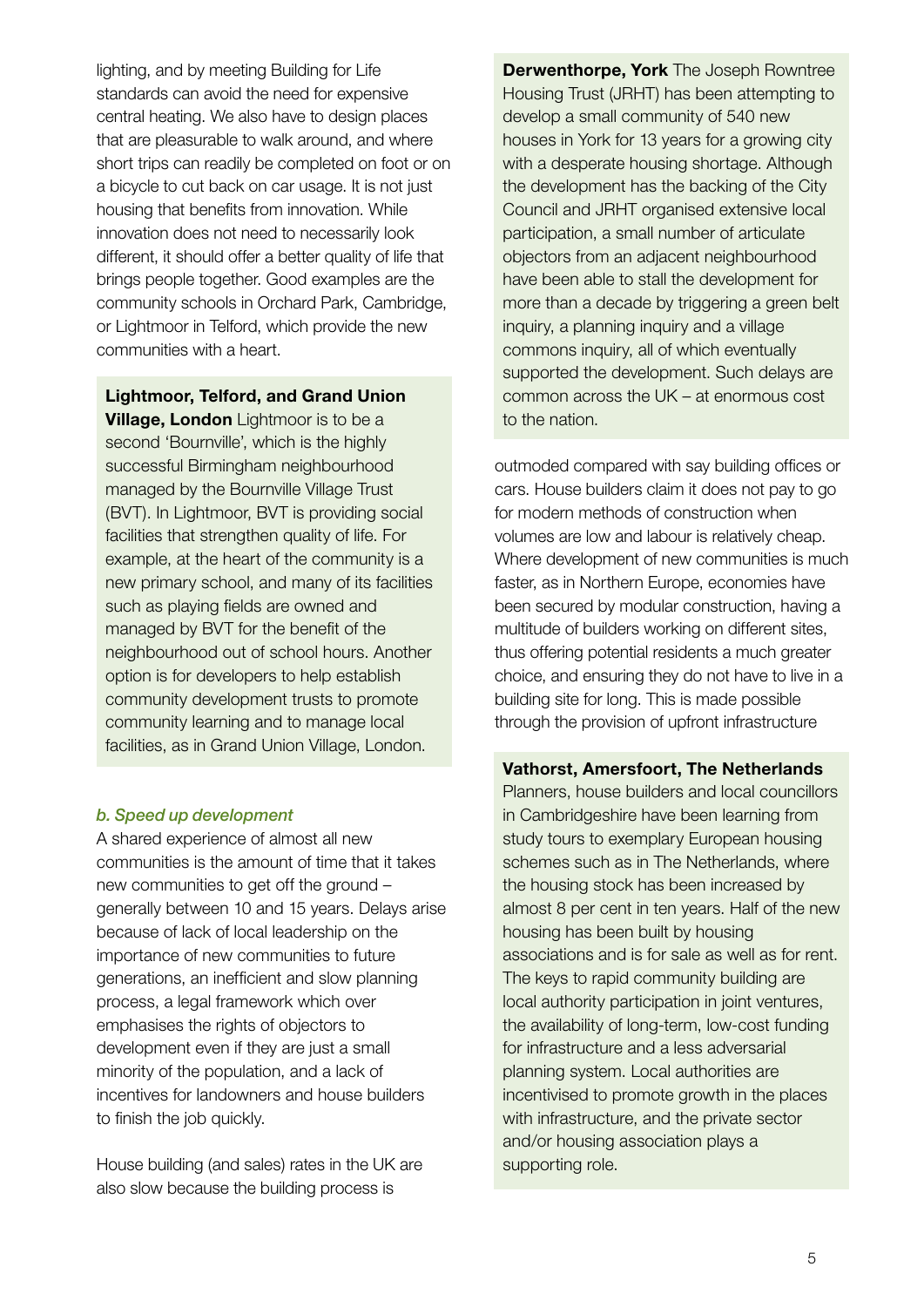through a public private partnership and through a mix of tenures.

A more collaborative approach could well be taken for future developments in the UK if the private rented sector continues to grow and if the 'green infrastructure bank' gets going. SUNN members suggest modular (or 'flatpack') construction is entirely possible in the UK and could reduce the price of housing by up to 5%. But a site needs to be designed for full modular construction from the outset and the technology needs to be top-notch, with windows pre-fitted in modular panels at the factory.

# *c. Cut waste*

Value engineering, as in the motor industry, can identify items where money is being spent to little effect or where investment would pay off, and enable lessons from experience to be applied in subsequent phases. A good example is the way many kitchens are prefabricated, but building sites are still notorious for the amount of waste they generate. Here are some examples of wellmeaning but misguided expenditures found on SUNN study tours:

- • **Get it right first time.** Costs are often increased by changing requirements during the building process, sometimes as a result of political pressures. It is almost impossible to change layouts after houses have been built, so design requirements need to be right during the first phases of a masterplan.
- **Tame the motor car.** Roads can be expensive, and overprovision serves no purpose. In some cases through roads and a multiplicity of roundabouts needed to meet outdated highways requirements makes communities less attractive for short trips on foot, with original commitment to promote walking and cycling lost along the way.
- **Plan for parking from the outset.** An honest assessment of likely car ownership levels from the beginning is essential to avoid parking chaos later. Problems can include inconvenient driveways that end up empty and cars straddling every available open space as residents are determined to park near their

front doors. Parking needs to be properly regulated, with car owners paying the cost of provision. It is naïve to assume that cutting back on spaces will lead people to give up their cars.

- • **Put shops and services where they work.** Well-meaning but misguided attempts to build shops in the centre of small new communities, rather than on the edge where they could serve a wide catchment area, result in units that are hard or impossible to let. Social facilities such community centres can also go of the edge of communities and help integrate new and existing communities.
- **Insulate well.** Expensive technologies such as solar panels and wind turbines are sometimes added as a kind of 'eco bling', which is highly visible but not all that useful, while measures that really cut energy consumption, like good insulation, are neglected.

**Elm Tree Mews, New Earswick, York.** A small development built with the expectation of achieving Level 4 carbon standard in the Code for Sustainable Homes using fabric insulation, communal ground-source heat pump system and solar water heating. The project was monitored prior and post occupation to establish actual performance of the building. Although residents were pleased with lower heating bills, actual heat loss was 54 per cent higher than designed. The study concluded that processes and cultures within the building industry and its supply chain need to change if zero carbon housing is to become a reality. Priority needs to be given to construction quality and to supporting low carbon lifestyles, with design focusing on whole system performance. Monitoring during construction and early occupation can improve performance.

# **3. Responsive long-term stewardship**

Creating balanced communities in a turbulent economy is difficult, resulting in complaints when people end up living in a building site with un-built or unsold units. Yet at its best, a well-managed new community can offer a better lifestyles to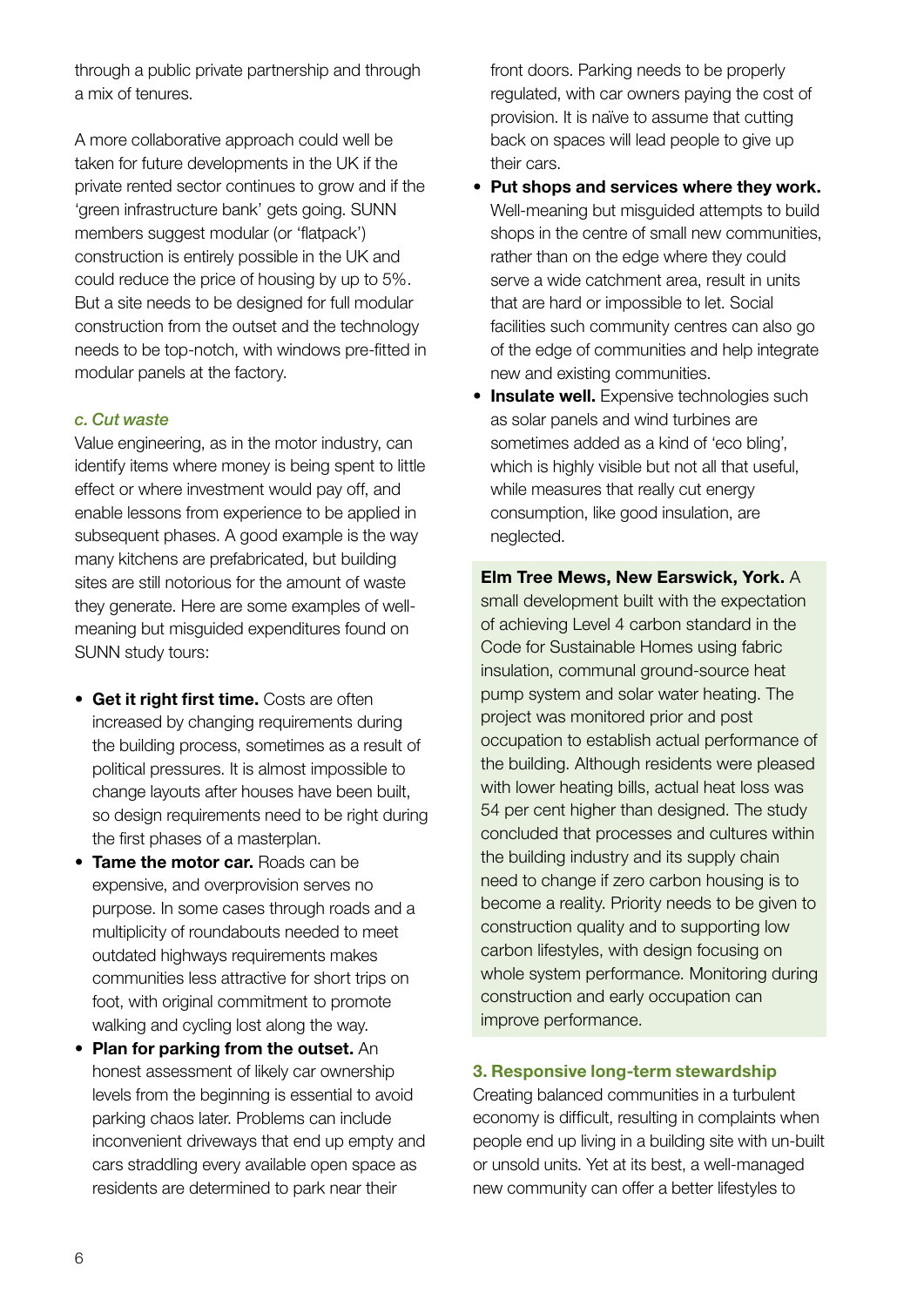new residents, giving rise to real enthusiasm for the neighbourhood. Careful on-site management can also boost confidence in hitherto failing locations, thus raising the morale of existing residents. The lesson of SUNN is that skilled longterm management of buildings, public spaces and social facilities is as vital to the sustainability of communities as the original design.

#### **Ironstone Management Services, Telford**

An innovative agreement between Bournville Village Trust, Sanctuary Housing Association, and the Ironstone consortium means that all new residents receive a high level of estate services for a charge of £250 pa. This gives rise to high quality, well-managed public spaces, whatever the tenure and is helping to build a sense of community. Neighbourhood Watch, and TV/radio provision for all, has been put in place from the beginning.

#### *a. Invest in social capital*

It is easy for residents to feel isolated in a new community, and efforts must go into community development from the start. Where this is properly managed and trust is built up, as in the case of Orchard Park's Parish Council or Grand Union Village's Development Trust, it pays dividends. Creative approaches, like the use of artists in Orchard Park or temporary sports pitches in Lightmoor, can help give a new community a sense of identity, just as important as physical provision like a new community centre.

Community development can also help link new and existing communities which may require social development efforts. For example, the developer at Yours South Lynn has funded a community worker to help existing residents living alongside the new Millennium Village to develop their life and employment skills. Sufficient investment in 'social infrastructure' needs to be in every new community's business plan, perhaps on the basis of a 'per cent for the community' – rather like the idea behind 'per cent for public art' policies.

# *b. Design and fund long-term stewardship*

A key finding of SUNN is the best of new

communities almost always reflect the commitment of development partners to high standards in community building and to the long term sustainability of the development. This may be either through hands-on stewardship, or by empowering community management, or both. Within SUNN there are a variety of excellent models of long-term stewardship, sometimes involving Registered Social Landlords, as in New Earswick or Telford, or at Grand Union Village, a management company which works for the property owners' company in parallel with a community development trust.

#### *c. Achieve continuity and learn from experience*

Over the 20 or so years it takes to build a new community, residents will come and go, and governments and developers will change. Hence it is vital not only to have a strong sense of vision, but also mechanisms that can keep the development on course, and adapt to change. There is a vital role for multi-disciplinary community management teams, preferably sitebased, as in Ironstone. But such provision requires developments on a scale that makes proper management economically viable, which is why properly planned urban extensions need to form key parts of growth plans. At a national level, learning networks like SUNN may be vital to capturing the lessons of experience to inform future practice in community building.

#### **'Next steps'**

SUNN has identified a number of key areas to look at in the coming year, including drawing in outside expertise. These include:

- options for creative finance that address high land costs and reduce construction costs;
- the relationship between transport engineering and the creation of high quality public spaces in new communities;
- long-term stewardship models in both the voluntary and private sectors;
- localism and the role of parish councils.

#### **About the project**

Despite volumes of published advice, and sophisticated websites, it is still hard to know why